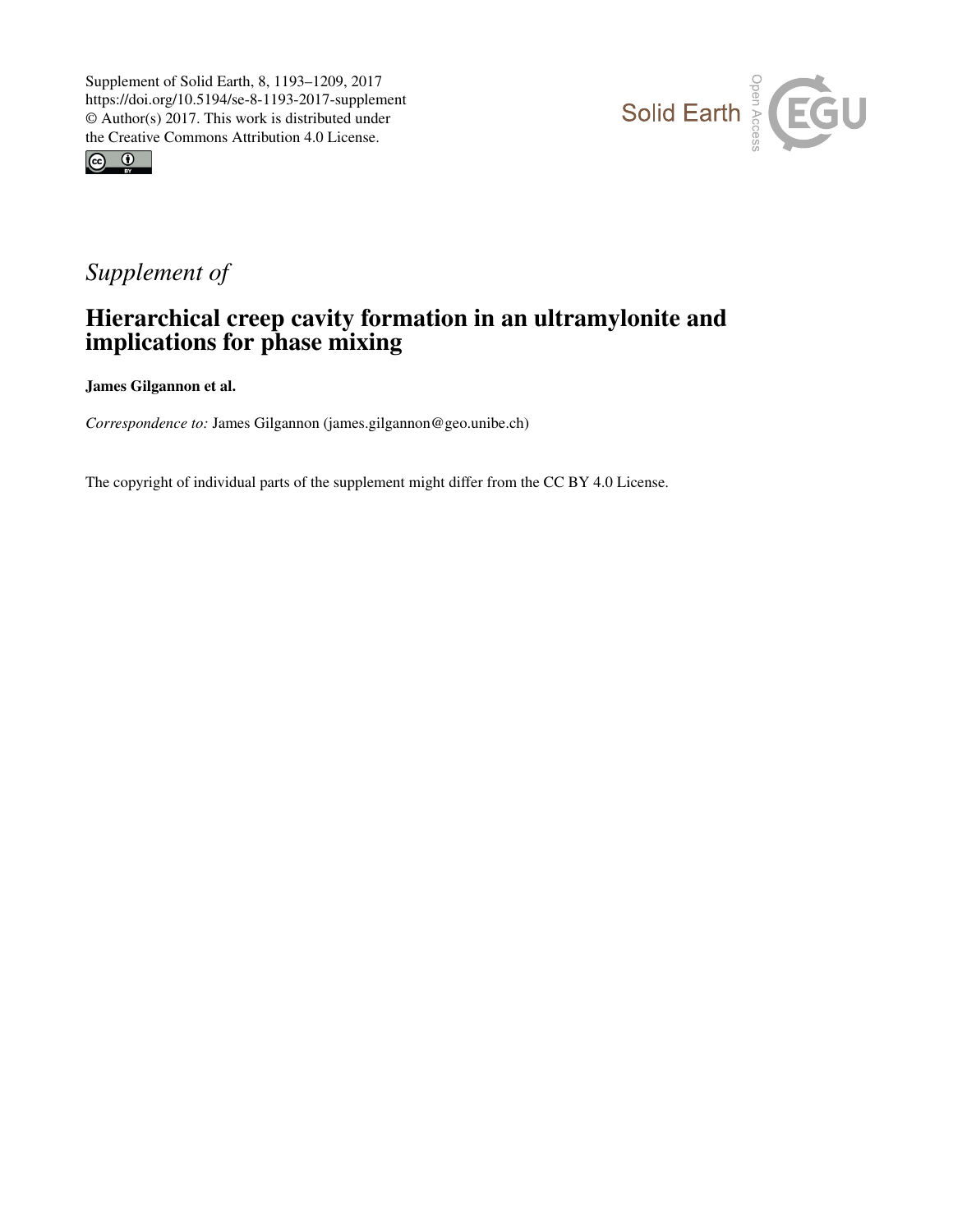## 1 Image analysis

The pre-processing workflow was as follows:

- 1. Make image 8 bit
- 2. Despeckle
- 3. Non-local Means Denoise (sigma  $= 5$ , smoothing  $= 1$ )
- 4. Non-local Means Denoise (sigma  $= 15$ , smoothing  $= 1$ )
- 5. Threshold  $(<10)$
- 6. Make binary
- 7. Manually erase cross cutting pores

The workflow for the mask used used in figure 2 was as follows:

- 1. Make image 8 bit
- 2. Non-local Means Denoise (sigma  $= 15$ , smoothing  $= 1$ )
- 3. Remove outliers: Dark (radius  $= 4$ , threshold  $= 50$ )
- 4. Threshold  $(<50)$
- 5. Make binary
- 6. Remove outliers: Bright (radius  $= 12$ , threshold  $= 50$ )
- 7. Threshold  $(*50*)$
- 8. Make binary

Parameters for kernel density analysis using SciPy and NumPy libraries:

```
, , ,
Part of script for calculating Kernel density analysis (KDE) using SciPy and NumPy libraries.
NOTE: KDE must be rotated 90 degrees when visualising
'''
# Import Python libraries
from scipy import stats
import numpy as np
# Define objects to preform kernel density analysis on
area_obj = np.asarray(less_1_circ['area'])
angle_obj = np.asarray(less_1\_circ['angle_90'])### Kernel density analysis (KDE) ###
# Make analysis grid
X, Y = np.mgrid[xbnds[0]:xbnds[1]:100j, ybnds[0]:ybnds[1]:100j]positions = np.vstack([X.ravel(), Y.ravel()])
# Use objects to make stack for KDE
values = np.vstack([area_obj, angle_obj])
# Bandwith for manipulating the kernels shape
bandwidth = 4# KDE analysis
kernel = stats.gaussian_kde(values, bw_method = bandwidth / values.std(ddof=1))
Z = np.reshape(kernel(positions).T, X.shape)
```